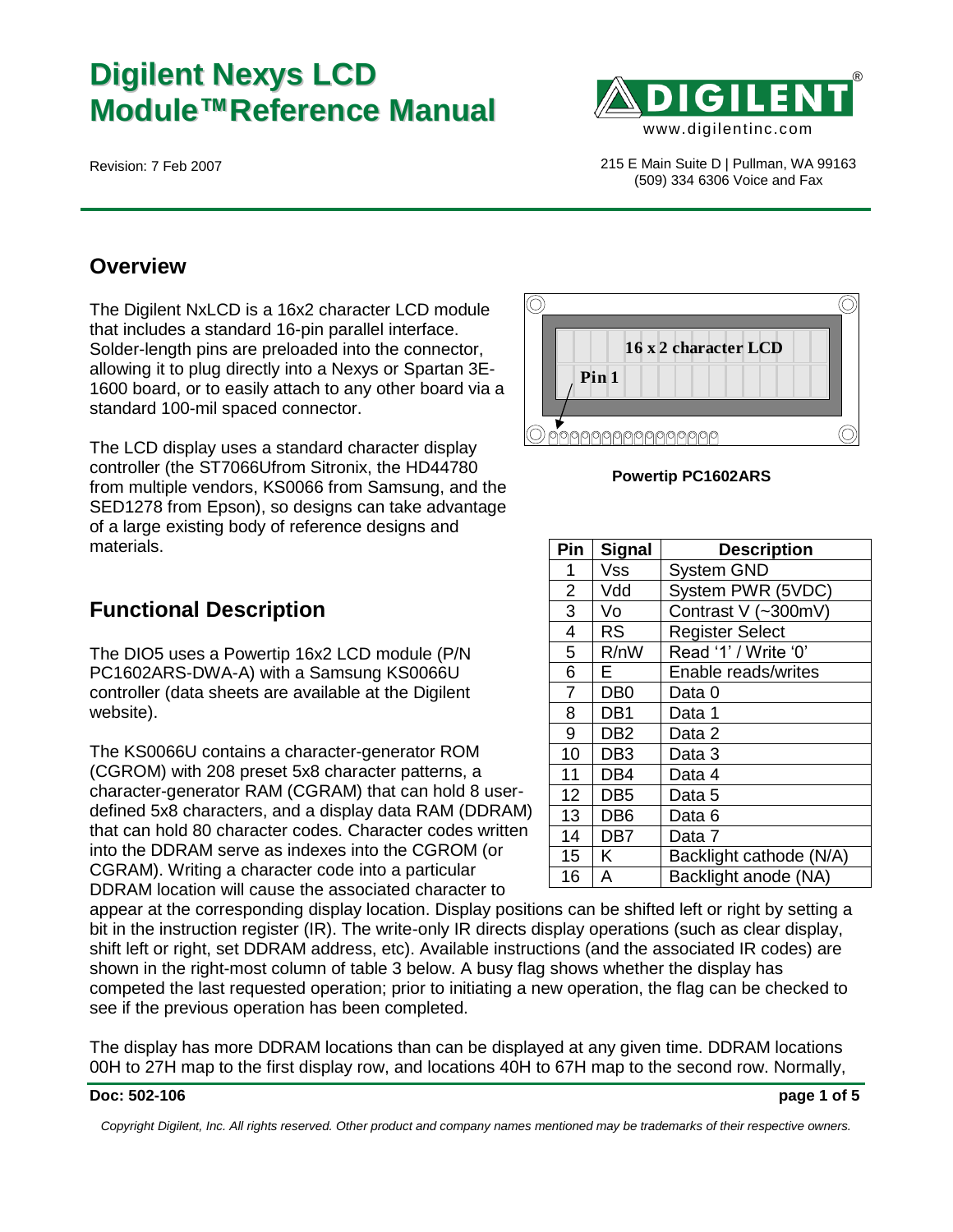DDRAM location 00H maps to the upper left display corner, and 40H to the lower left. Shifting the display left or right can change this mapping. The display uses a temporary data register (DR) to hold data during DDRAM /CGRAM reads or writes, and an internal address register to select the RAM location. Address register contents, set via the IR, are automatically incremented after each read or write operation. The LCD display uses ASCII character codes. Codes up through 7F are standard ASCII (which includes all "normal" alphanumeric characters). Codes above 7F produce various international characters – please see the manufacturers data sheet for more information on international codes.

The display is connected to the DIO5 board by a 16-pin connector (pins 15 and 16 are for an optional backlight, and they are not used). The 14-pin interface includes eight data signals, three control signals, and three voltage supply signals. The eight data bus signals are passed through the CPLD to/from the system bus for read/write cycles directed to the LCD memory space (address 10X). The three LCD control signals are driven from the CPLD: the RS (Register Strobe) signal clocks data into registers; the R/W signal determines bus direction; and the E signal enables the bus for read or write operations. In the standard CPLD configuration, the R/S and R/W signals are connected to ADDR0 and WE respectively. The E signal can be driven directly from the LCDEN signal available on the system connector, or if LCDEN is left at logic '0', then E is driven whenever address "10X" is present on the bus, CS is asserted, and AS or DS are low. LCD bus signals and timings are shown below.

A startup sequence with specific timings ensures proper LCD operation. After power-on, at least 20ms must elapse before the function-set instruction code can be written to set the bus width, number of lines, and character patterns (8-bit interface, 2 lines, and 5x8 dots are appropriate). After the functionset instruction, at least 37us must elapse before the display-control instruction can be written (to turn the display on, turn the cursor on or off, and set the cursor to blink or no blink). After another 37us, the display-clear instruction can be issued. After another 1.52ms, the entry-mode instruction can set address increment (or address decrement) mode, and display shift mode (on or off). After this sequence, data can be written into the DDRAM to cause information to appear on the display.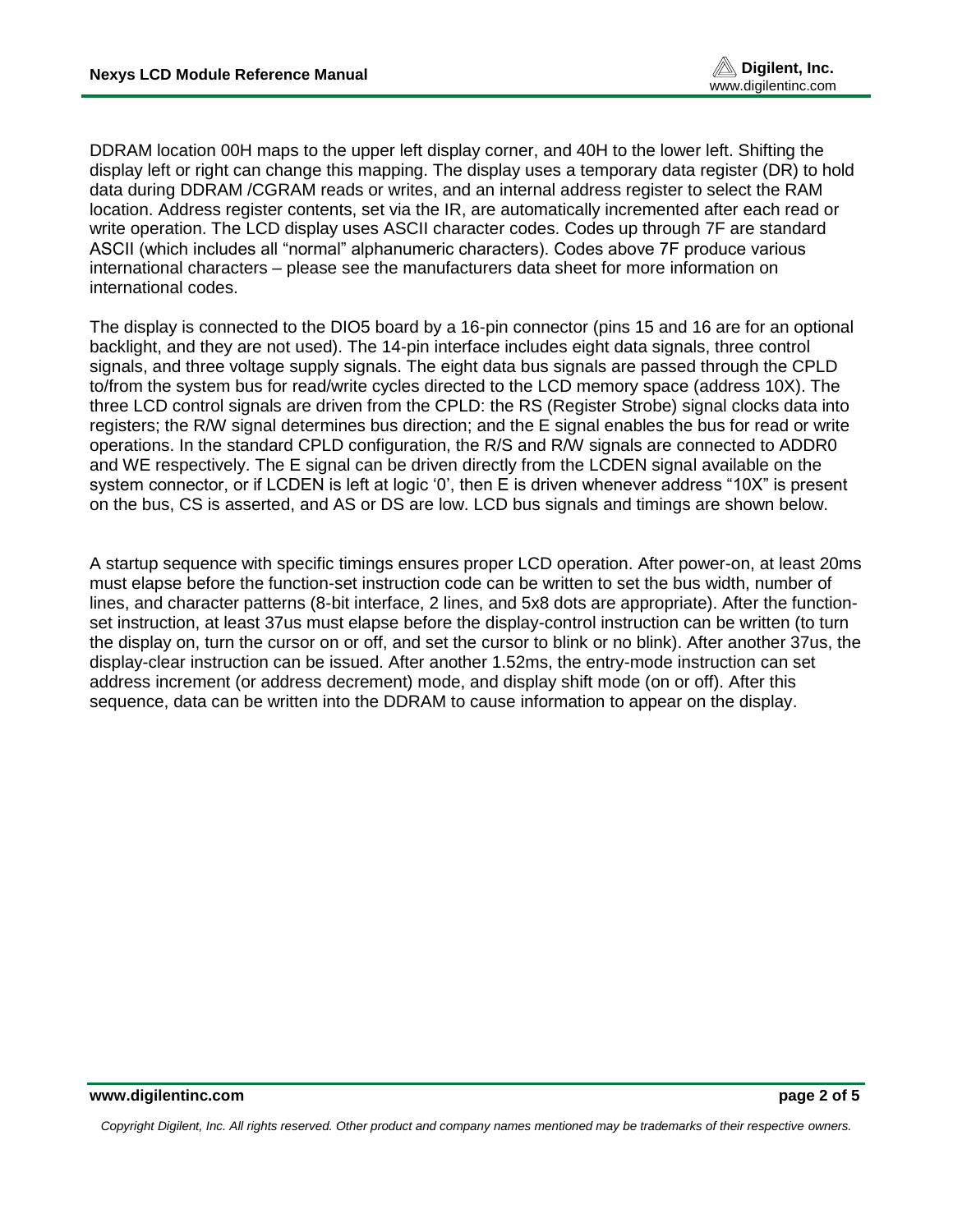$\Gamma$ 

٦

| <b>Table 3. LCD Instructions and Codes</b> |                                    |             |             |                 |                 |                |                 |                 |                  |                 |                                                                                                                                                  |
|--------------------------------------------|------------------------------------|-------------|-------------|-----------------|-----------------|----------------|-----------------|-----------------|------------------|-----------------|--------------------------------------------------------------------------------------------------------------------------------------------------|
| <b>Instruction</b>                         | <b>Instruction bit assignments</b> |             |             |                 |                 |                |                 |                 |                  |                 | <b>Description</b>                                                                                                                               |
|                                            | $\overline{\text{RS}}$             | R/W         | DB7         | DB <sub>6</sub> | DB <sub>5</sub> | DB4            | DB <sub>3</sub> | DB <sub>2</sub> | $\overline{DB1}$ | DB0             |                                                                                                                                                  |
| Clear<br>Display                           | 0                                  | $\Omega$    | $\Omega$    | $\Omega$        | 0               | $\mathbf 0$    | 0               | $\mathbf 0$     | $\mathbf 0$      | $\mathbf{1}$    | Clear display by writing a 20H to<br>all DDRAM locations; set DDRAM<br>address register to 00H; and<br>return cursor to home.                    |
| Return<br>Home                             | 0                                  | 0           | $\mathbf 0$ | $\mathbf 0$     | 0               | $\mathbf 0$    | 0               | $\mathbf 0$     | $\mathbf{1}$     | X               | Return cursor to home (upper left<br>corner), and set DDRAM address<br>to 0H. DDRAM contents not<br>changed.                                     |
| Entry mode<br>set                          | 0                                  | $\Omega$    | $\mathbf 0$ | $\mathbf 0$     | 0               | $\mathbf 0$    | 0               | 1               | I/D              | <b>SH</b>       | $I/D = '1'$ for right-moving cursor<br>and address increment; SH = '1'<br>for display shift (direction set by<br>I/D bit).                       |
| Display<br>ON/OFF<br>control               | $\Omega$                           | $\Omega$    | $\mathbf 0$ | $\Omega$        | 0               | 0              | 1               | D               | C                | B               | Set display (D), cursor (C), and<br>blinking cursor (B) on or off.                                                                               |
| Cursor or<br>Display shift                 | $\Omega$                           | $\Omega$    | $\mathbf 0$ | $\Omega$        | $\Omega$        | 1              | S/C             | R/L             | X                | X               | $SC = '0'$ to shift cursor right or left,<br>'1' to shift entire display right or<br>left $(R/L = '1'$ for right).                               |
| <b>Function Set</b>                        | 0                                  | 0           | $\mathbf 0$ | $\mathbf 0$     | 1               | <b>DL</b>      | N               | F               | $\mathsf{X}$     | X               | Set interface data length (DL = '1'<br>for 8 bit), number of display lines<br>$(N = '1'$ for 2 lines), display font (F<br>$= 0$ ' for 5x 8 dots) |
| Set CGRAM<br>Address                       | 0                                  | $\mathbf 0$ | $\mathbf 0$ | 1               | AC <sub>5</sub> | AC4            | AC <sub>3</sub> | AC <sub>2</sub> | AC <sub>1</sub>  | AC <sub>0</sub> | Set CGRAM address counter                                                                                                                        |
| Set DDRAM<br>address                       | 0                                  | $\mathbf 0$ | 1           | AC6             | AC <sub>5</sub> | AC4            | AC <sub>3</sub> | AC <sub>2</sub> | AC <sub>1</sub>  | AC <sub>0</sub> | Set DDRAM address counter                                                                                                                        |
| Read busy<br>flag/ address                 | 0                                  | 1           | <b>BF</b>   | AC6             | AC <sub>5</sub> | AC4            | AC <sub>3</sub> | AC <sub>2</sub> | AC1              | AC <sub>0</sub> | Read busy flag and address<br>counter                                                                                                            |
| Write data to<br><b>RAM</b>                | 1                                  | 0           | D7          | D <sub>6</sub>  | D <sub>5</sub>  | D <sub>4</sub> | D <sub>3</sub>  | D <sub>2</sub>  | D <sub>1</sub>   | D <sub>0</sub>  | Write data into DDRAM or<br>CGRAM, depending on which<br>address was last set                                                                    |
| Read data<br>from RAM                      | 1                                  | 1           | D7          | D <sub>6</sub>  | D <sub>5</sub>  | D <sub>4</sub> | D <sub>3</sub>  | D <sub>2</sub>  | D <sub>1</sub>   | D <sub>0</sub>  | Read data from DDRAM or<br>CGRAM, depending on which<br>address was last set                                                                     |

| <b>Table 4. LCD Connector Signals</b> |                                     |                                                                       |  |  |  |  |  |  |  |
|---------------------------------------|-------------------------------------|-----------------------------------------------------------------------|--|--|--|--|--|--|--|
| Pin No.                               | Symbol<br><b>Signal Description</b> |                                                                       |  |  |  |  |  |  |  |
|                                       | Vss                                 | Signal ground                                                         |  |  |  |  |  |  |  |
| 2                                     | Vdd                                 | Power supply (5V)                                                     |  |  |  |  |  |  |  |
| 3                                     | Vo                                  | Operating (contrast) voltage (LCD drive, typically 100mV at 20C)      |  |  |  |  |  |  |  |
| $\overline{4}$                        | <b>RS</b>                           | Register select: high for data transfer, low for instruction register |  |  |  |  |  |  |  |
| 5                                     | R/W                                 | Read/write signal: high for read mode, low for write mode             |  |  |  |  |  |  |  |

#### **www.digilentinc.com page 3 of 5**

*Copyright Digilent, Inc. All rights reserved. Other product and company names mentioned may be trademarks of their respective owners.*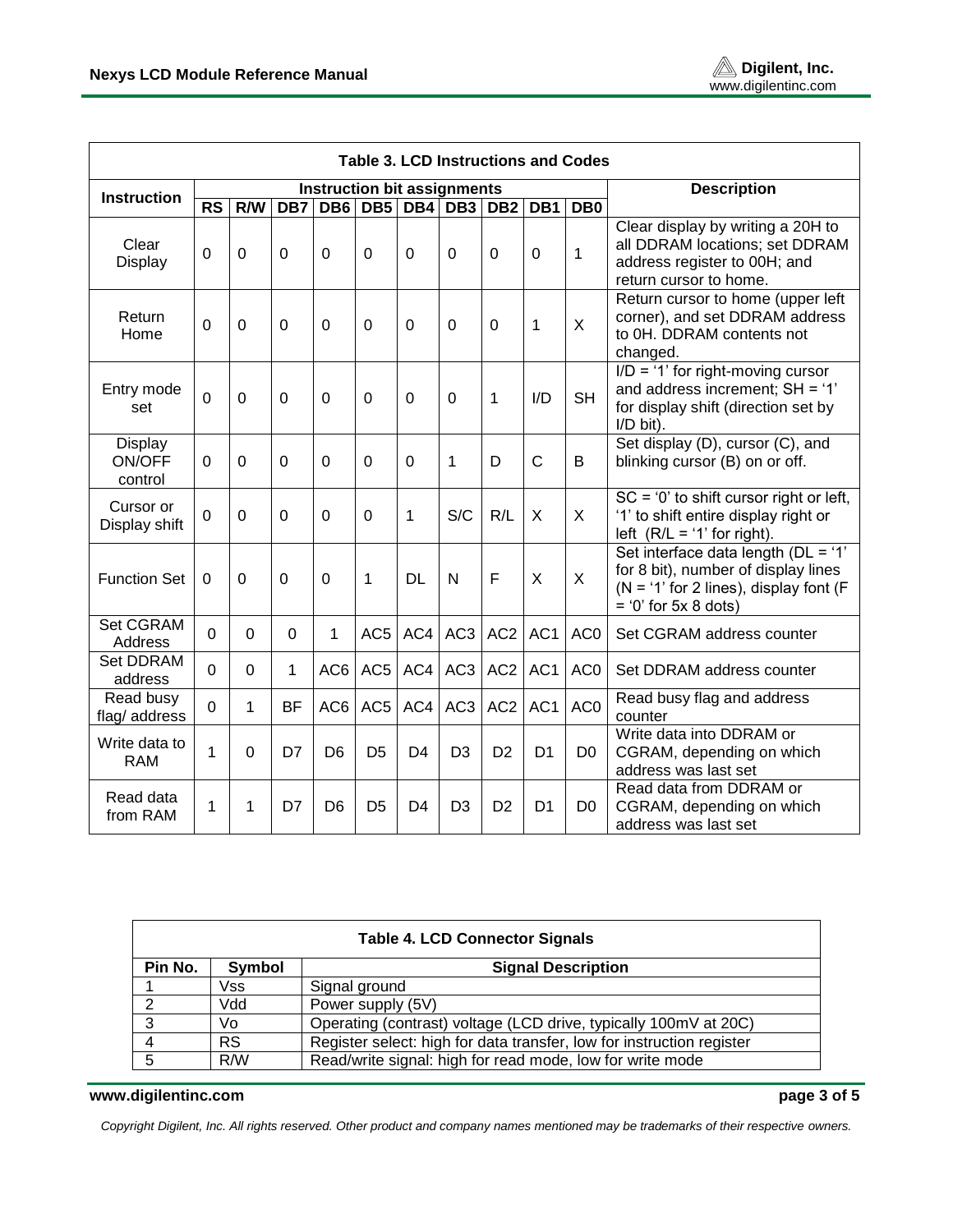

|      | Read/write strobe: high for read OE; falling edge writes data |
|------|---------------------------------------------------------------|
| 7-14 | Data Bus I Bi-directional data bus                            |

#### *LCD Read Cycle*



# Wait for 20ms Power On Function Set Wait for 37us Display Control Set Wait for 37us Display Clear Wait for 1.52ms OK for operations

#### **LCD startup sequence**

#### *LCD Write Cycle*

| <b>Table 5. LCD Bus Timings</b> |            |     |            |      |                 |  |  |  |
|---------------------------------|------------|-----|------------|------|-----------------|--|--|--|
| <b>Parameter</b>                | Symbol     | Min | <b>Max</b> | Unit | <b>Test Pin</b> |  |  |  |
| Enable cycle time               | tc         | 500 |            | ns   | Е               |  |  |  |
| Enable High pulse width         | tw         | 220 |            | ns   | Е               |  |  |  |
| Enable rise/fall time           | tr, tf     |     | 25         | ns   | Е               |  |  |  |
| RS, R/W setup time              | tsu        | 40  |            | ns   | RS, R/W         |  |  |  |
| RS, R/W hold time               | th         | 10  |            | ns   | RS, R/W         |  |  |  |
| Read data output delay          | tD         | 60  | 120        | ns   | DB0-DB7         |  |  |  |
| Read data hold time             | <b>tDH</b> | 20  |            | ns   | DB0-DB7         |  |  |  |
| Write data setup time           | tsu1       | 40  |            | ns   | DB0-DB7         |  |  |  |
| Write data hold time            | th1        | 10  |            | ns   | DB0-DB7         |  |  |  |

*Copyright Digilent, Inc. All rights reserved. Other product and company names mentioned may be trademarks of their respective owners.*